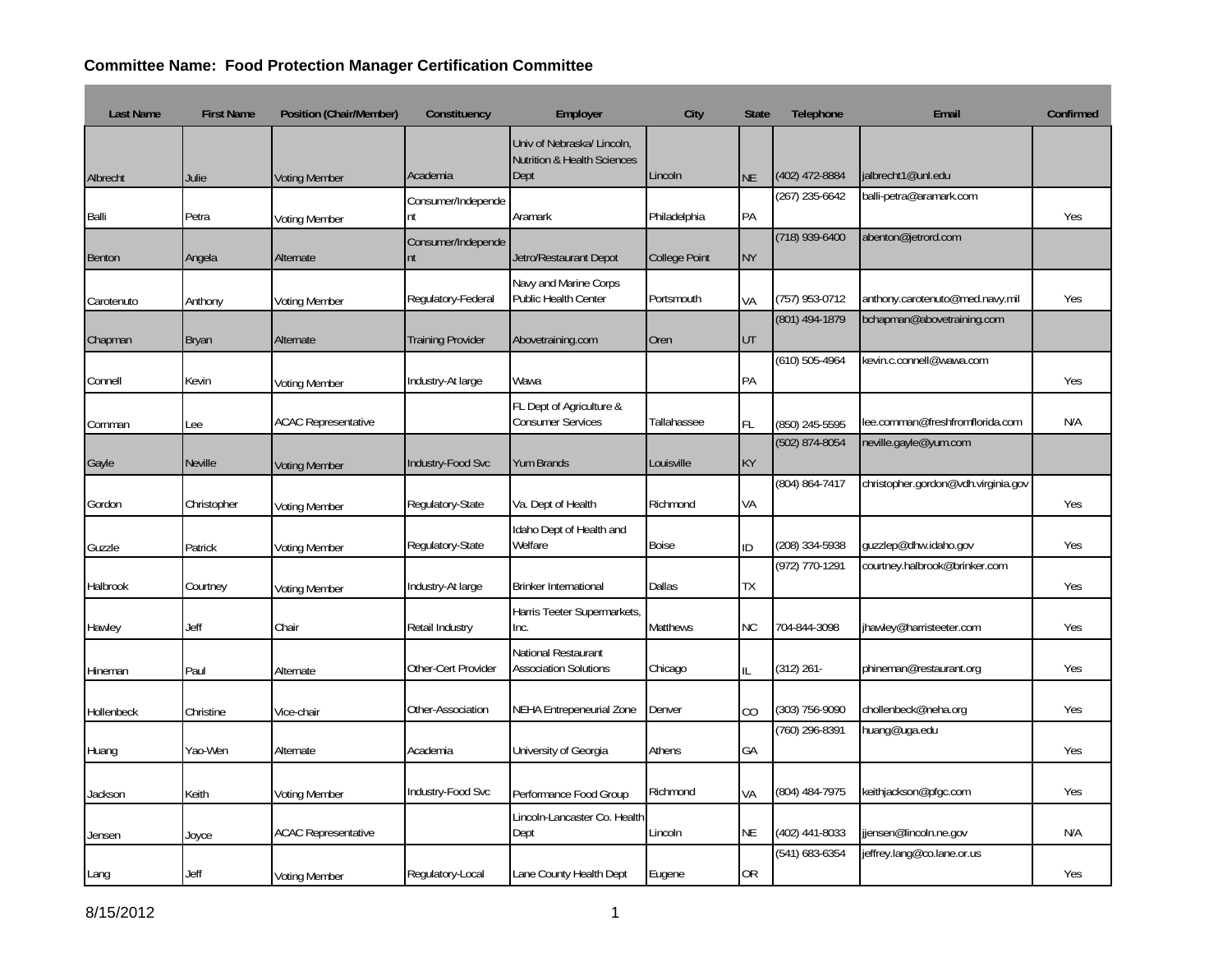## **Committee Name: Food Protection Manager Certification Committee**

| Luebkemann     | Geoff          | <b>Voting Member</b>       | Industry-Food Svc          | Florida Restaurant & Lodging<br>Association                        | Tallahassee  | FL        | (850) 224-2250     | geoff@frla.org                      | Yes |
|----------------|----------------|----------------------------|----------------------------|--------------------------------------------------------------------|--------------|-----------|--------------------|-------------------------------------|-----|
| Lynch          | Larry          | <b>Voting Member</b>       | Other-Cert Provider        | Environmental Health<br>Testing (National Registry)                | Orlando      | <b>FL</b> | (800) 446-0257     | llynch@nrfsp.com                    | Yes |
| Marra          | Paul           | Alternate                  | Industry-retail            | Wegmans                                                            | Rochester    | <b>NY</b> | (585) 328-2550     | paul.marra@wegmans.com              |     |
| McMahan        | Thomas         | Alternate                  | Industry-Retail            | Meijer                                                             | Grandville   | MI        | $(616)453-6711$    | thomas.mcmahan@meijer.com           |     |
| Miller         | <b>Bonnie</b>  | Alternate                  | Other-Cert Provider        | Prometric                                                          | St. Paul     | <b>MN</b> | (651) 603-3346     | bonnie.miller@prometric.com         | Yes |
| Mitchell       | Cassandra      | <b>Voting Member</b>       | Regulatory-At Large        | Fairfax County Health<br>Department                                | Fairfax      | VA        | (703) 246-8438     | cassandra.mitchell@fairfaxcounty.go |     |
| Neal           | Jay            | <b>Voting Member</b>       | Academia                   | University of Houston                                              | Houston      | TХ        | 713-743-2652       | jneal@central.uh.edu                | Yes |
| Paster         | Tara           | <b>Voting Member</b>       | Other-Training<br>Provider | Paster Training, Inc.                                              | Pottstown    | PA        | (610) 970-1776     | tara.paster@pastertraining.com      | Yes |
| Payton         | Larry          | <b>Voting Member</b>       | Industry-At large          | Tokyo Garden                                                       | Houston      | <b>TX</b> | $(281)$ 515-3132   | larrypayton@tgc-llc.com             |     |
| Piche'         | Kate           | <b>Voting Member</b>       | Other-Cert Provider        | National Restaurant<br><b>Association Solutions</b>                | Chicago      | II        | (312) 261-5348     | kpiche@restaurant.org               | Yes |
| Pilonetti      | <b>Therese</b> | <b>Voting Member</b>       | Regulatory-At Large        | CO Dept of Public Health                                           | Denver       | CO        | $(303) 692 - 3642$ | therese.pilonetti@state.co.us       |     |
| Quam           | Susan          | <b>Voting Member</b>       | Industry-Food Svc          | Wisconsin Restaurant<br><b>Association Education</b><br>Foundation | Madison      | WI        | (608) 270-9950     | squam@wirestaurant.org              | Yes |
| Rossow         | Todd           | <b>Voting Member</b>       | Industry-Retail            | Publix Super Markets, Inc.                                         | Lakeland     | FL        | (863) 688-1188     | todd.rossow@publix.com              | Yes |
| Roughan        | George         | <b>Voting Member</b>       | Other-Training<br>Provider | TAP Series, LLC                                                    | Agoura Hills | CA        | (818) 889-8799     | groughan@chimsol.com                | Yes |
| Sarrocco-Smith | Davene         | <b>Voting Member</b>       | Regulatory-Local           | Lake County General Health<br><b>District</b>                      | Painesville  | OH        | (440) 350-2543     | dsarroccosmith@lcghd.org            | Yes |
| Staley         | Lisa           | <b>Voting Member</b>       | Regulatory-At Large        | Maryland Dept of Health                                            | Baltimore    | <b>MD</b> | (410) 767-8407     | lstaley@dhmh.state.md.us            | Yes |
| <b>Steck</b>   | David          | Alternate                  | <b>Training Provider</b>   | Serve It Up Safe                                                   | Tampa        | FL.       | (813) 781-8884     | dave@serveitupsafe.com              |     |
| Swift          | Roy            | <b>ANSI Representative</b> |                            | American National Standards<br>Institute                           | Washington   | DC        | (202) 331-3617     | rswift@ansi.org                     | N/A |